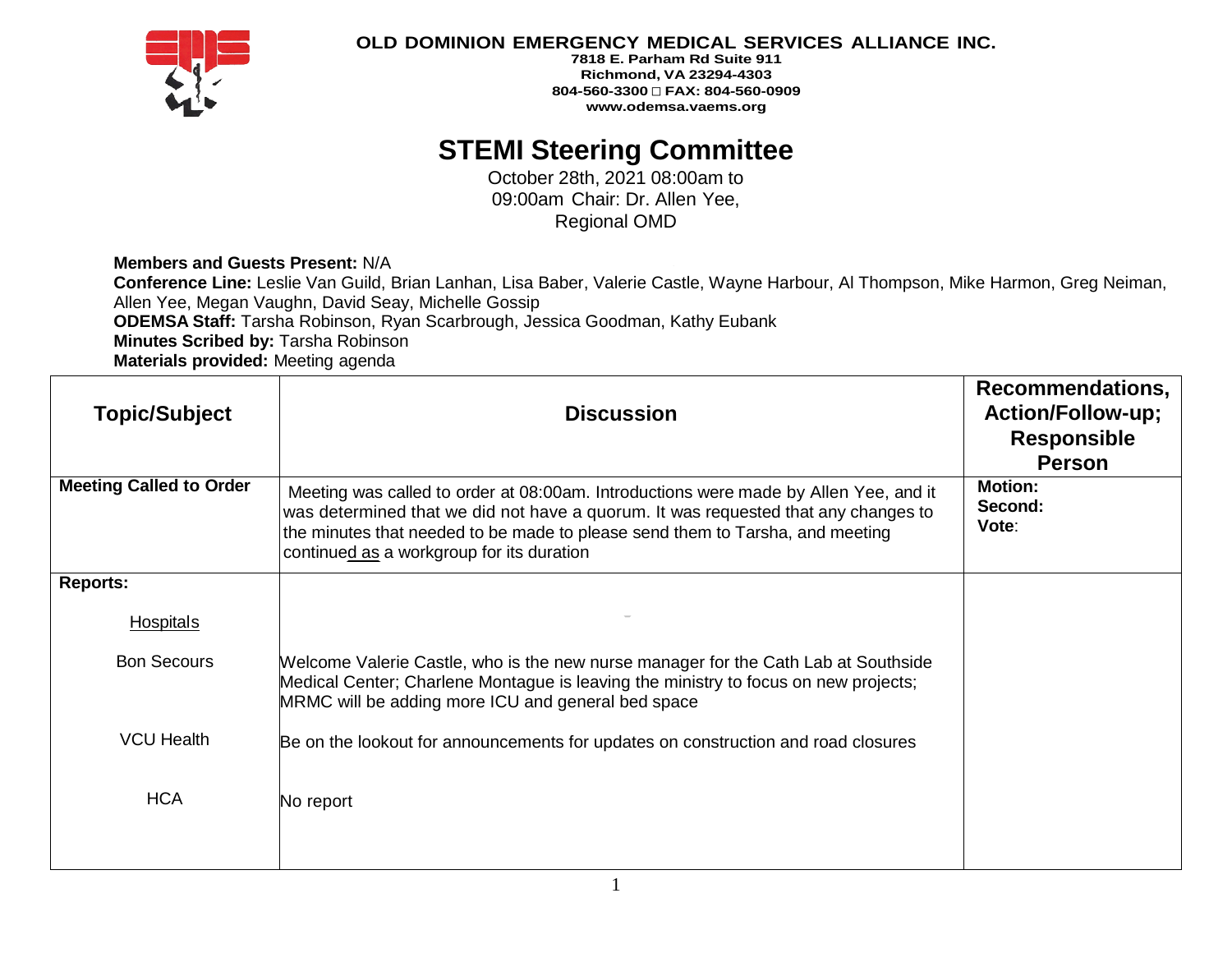

## **OLD DOMINION EMERGENCY MEDICAL SERVICES ALLIANCE INC.**

#### **7818 E. Parham Rd Suite 911 Richmond, VA 23294-4303 804-560-3300 FAX: 804-560-0909 www.odemsa.vaems.org**

| <b>ODEMSA</b>                                          | Thank you to everyone who joined us for the awards ceremony on the 26 <sup>th</sup> and<br>congratulations to all of the regional award winners |  |
|--------------------------------------------------------|-------------------------------------------------------------------------------------------------------------------------------------------------|--|
| <b>EMS Agencies</b>                                    |                                                                                                                                                 |  |
| New Kent                                               | No report                                                                                                                                       |  |
| <b>RAA</b>                                             | No report                                                                                                                                       |  |
| Hanover                                                | No report                                                                                                                                       |  |
| Chesterfield                                           | No report                                                                                                                                       |  |
| <b>Old Business:</b>                                   |                                                                                                                                                 |  |
| <b>Mission Lifeline Action</b><br><b>Registry Data</b> | No report                                                                                                                                       |  |
|                                                        |                                                                                                                                                 |  |
|                                                        |                                                                                                                                                 |  |